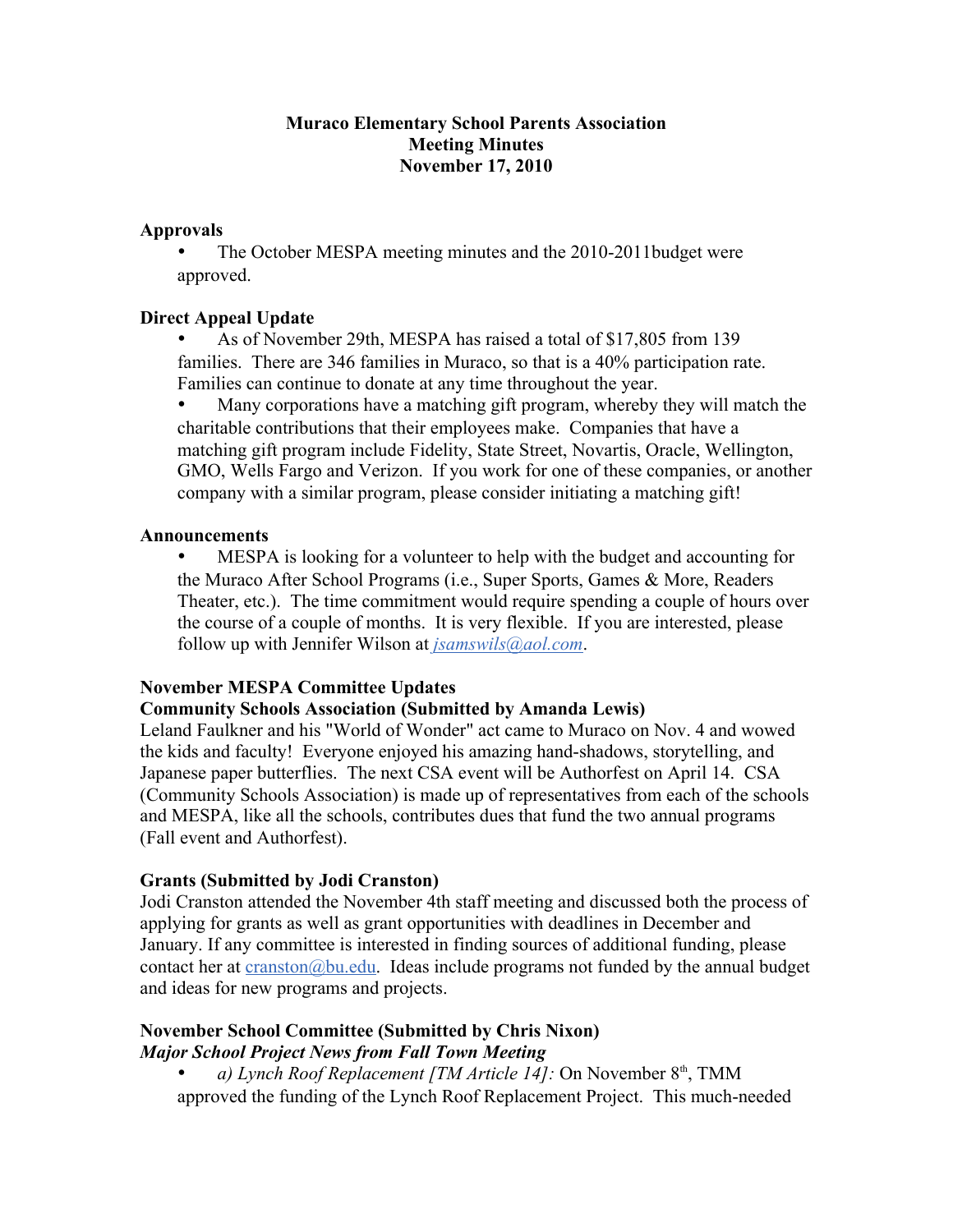\$1.4M project includes the complete replacement of Lynch's remaining low-pitched roof scope as well as masonry repairs and limited replacement of upper clerestory windows. This is the third of three MSBA-funded current Winchester projects, with an estimated \$494,000 in reimbursement to be returned to the Building Stabilization Fund. The MSBA Board will formalize its participation with a vote on Wednesday, 11/17.

• *b) WHS Feasibility Study [TM Article 13]:* In May Winchester was invited by the MSBA to participate in the WHS Feasibility Study process. Should Town Meeting approve funding of the study (2/3 vote) on Thursday, November 18, we are eligible for up to 33% reimbursement from the Commonwealth. Just like the Lynch roof, rebates from the MSBA would be returned to the Stabilization Fund.

• *c) The New Vinson-Owen [TM Article 12]:* The MSBA Executive Board will also be voting on Wednesday, November 17 to approve the V-O project. The next day, Town Meeting will be voting to appropriate and borrow the necessary funds, authorizing a debt exclusion override onTuesday,January. While we are awaiting the final decision and cost confirmation from the MSBA Board on 11/17, the Town's net cost for the project will be approximately \$17.9M. Some of the key questions and answers include:

> o **Why is a new Vinson-Owen important if my kids go to Muraco?** Parents and taxpayers need to understand that the new V-O project is not "a V-O solution for a V-O problem", but rather, a critical component of a town-wide redistricting strategy. The plan is for the current school -- in poor physical condition and years older than Muraco -- which now enrolls 290 K-5 students to be demolished and replaced by a new energy-efficient facility that has all the key space program components and flexibility to accommodate educational needs well into the future, and to do so while accommodating 420 students with the potential capacity to expand to 480. An increased enrollment capacity at a new V-O will permit the School Committee to redistrict, alleviating significant and prolonged overcrowding at several of our schools, including Muraco (Muraco is not alone in losing computer labs, reading rooms, music rooms, etc.), and addressing our continued double-digit K-5 enrollment increases. Note: The Superintendent has made all V-O design and planning documents available online. For anyone interested, please visit:

http://mail.winchester.k12.ma.us/~wps/vo%20documents/vo

# o **When will the redistricting discussion begin?...Have I missed anything already?**

"Soon" and "No." At its November  $16<sup>th</sup>$  meeting, the School Committee discussed the redistricting that is part of the town's plan to alleviate overcrowding at the elementary level. The town last redistricted five years ago. Redistricting will be a lengthy public and transparent process, with the goal of completing the process by Fall 2013, when the new V-O is scheduled to open. Although it is still some time before the process will begin, there will be a redistricting committee to assist the School Committee and parents who are interested in serving on the committee should contact Chris Nixon.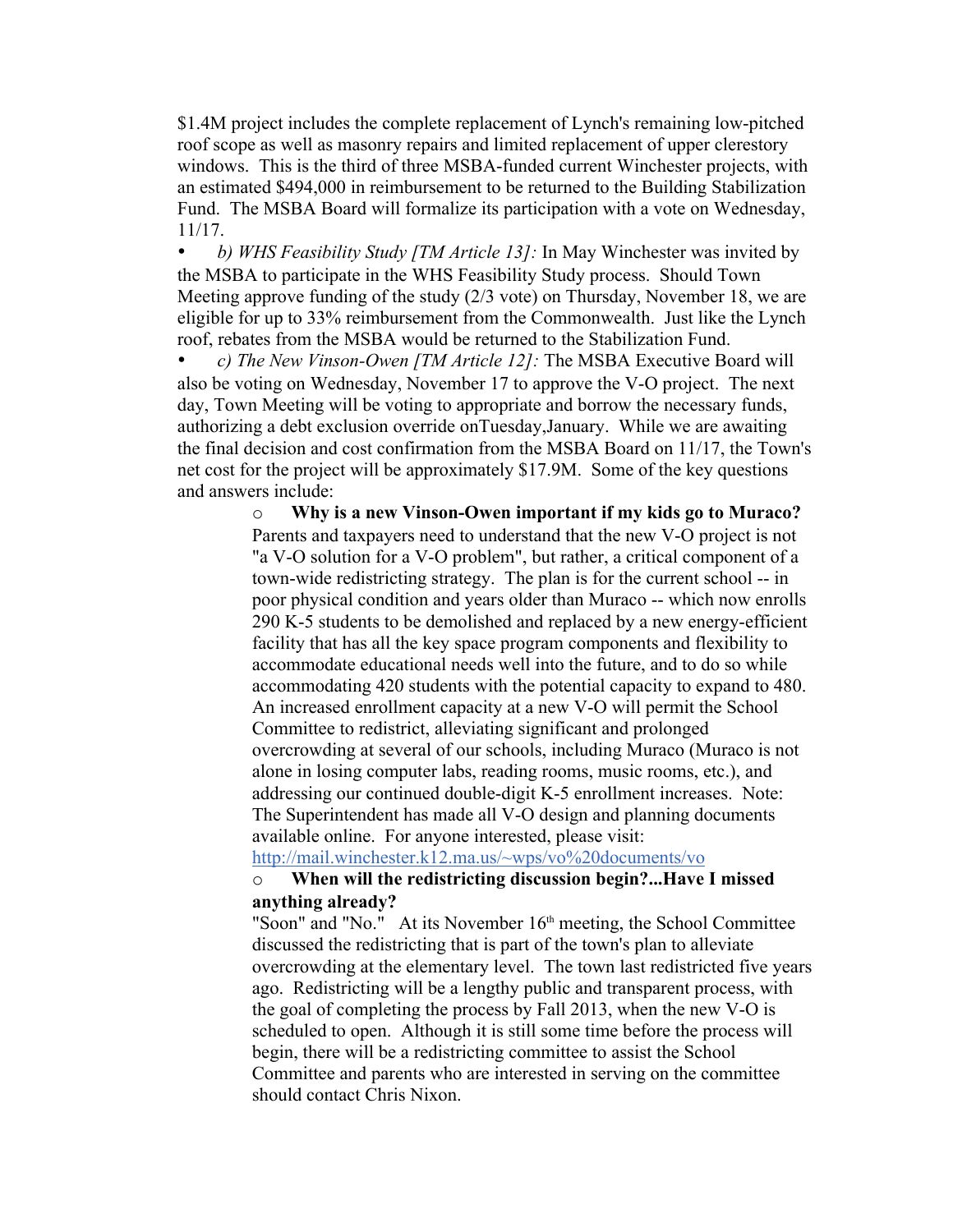# o **"If Article 12 fails to pass and/or the override fails on January 11, will we still redistrict?"**

Redistricting will be necessary regardless of the outcome of Article 12 or 1.11.11, given our enrollment growth and corresponding space shortages.

### *Operating Budget News*

• **Collective Bargaining:** Since our last MESPA meeting we have reached agreement with our other bargaining units. At the request of the Personnel Board, our warrant article for funding all three agreements has been postponed to 11/18, when TM will reconvene. All three unions have accepted 3-year agreements (ending after the 2012-13 school year) providing for a wage increase of 3.95% total over three years (not annually), and also includes two significant agreements: 1) accepting heathcare plan design changes and 2) agreement to move towards a consistent and increased share of healthcare premium costs by the end of year three (25% employee / 75% Town).

• **FY12 Budget:** The due date for principals' FY12 budget requests is Friday, November 19. The School Committee will be hearing from School Principals and WPS Directors beginning on December 7 at 6PM in the first of numerous rounds of FY12 budget development discussions. Check the WPS website for updates, but - as of this update -- there are budget sessions currently scheduled for: 12/7, 12/8, 12/14, 12/21 (Superintendent's Recommended FY12 Budget), 1/4, 1/10 (Public Hearing, with 1/13 for Snow Date). Note that the SC is scheduled to vote the FY12 budget on 1/10.

#### *Anti-Bullying legislation and policy*

Last month the SC adopted a new anti-bullying policy driven by Beacon Hill legislative requirements. While Winchester Public Schools was required to adopt the policy in an expedited manner, the Superintendent is establishing a task force to review the language, our own district needs and expectations, and to clarify or better define numerous attributes of the new policy. If parents have questions or concerns about the policy and/or would like to know more about the task force, please let Chris Nixon know. The School Committee expects to be revisiting this issue in the spring.

# *Enrollment Update*

The October 1 numbers are in (the ones that the Dept. of Ed uses). Overall, the district's K-5 enrollment is up 3% over last year, from 2051 students on 10/1/09 to 2113 last month. The breakdown by elementary schools:

- Ambrose: 500 (up 4.4%)
- Lincoln:  $469 \text{ (up } 4.5\%)$
- Lynch: 377 (up 3.9%)
- Muraco:  $466$  (down  $1.3\%$ )
- Vinson-Owen:  $301 \text{ (up } 4.9\%)$
- Total:  $2,113 \text{ (up } 3.0\%)$
- \* Feel free to contact Chris Nixon by phone or email with questions. For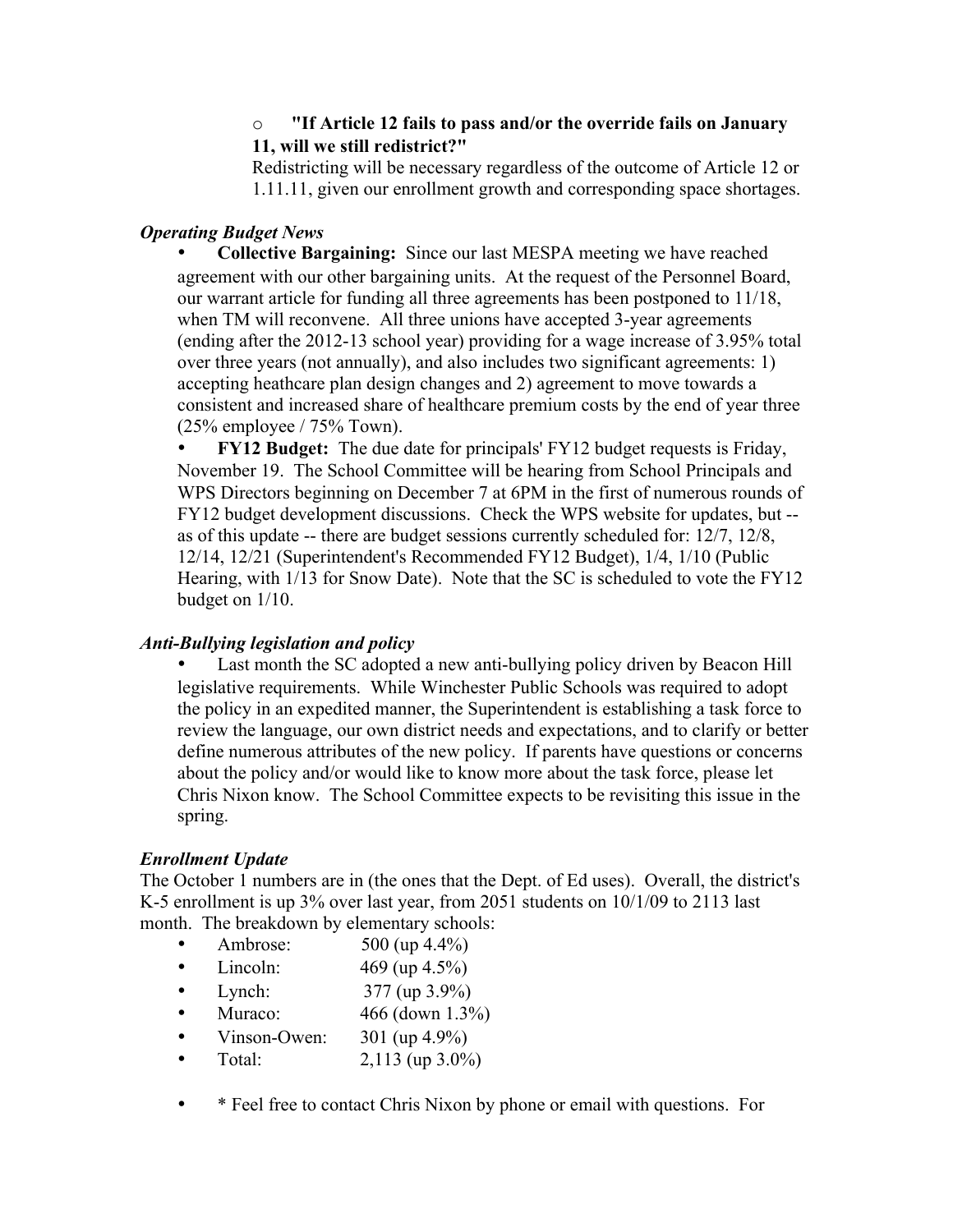School Committee questions or issues only, please use: nixon01890@gmail.com. You can also contact Christa Russo at richard.russo6@verizon.net.

#### **Discussions**

• *Classroom DEAR Libraries* - Based on the discussion at the October MESPA meeting regarding how books can be donated to classrooms, at MESPA's request, classroom teacher have put together a "wish list" for books. Families can donate books from home or can purchase books for the classroom. In addition, there are leftover books from the  $5<sup>th</sup>$  grade book sale that the teachers are welcome to incorporate into their classrooms. There was a motion to create a list of books that the teachers want that parents can donate or purchase. The motion was approved. The classroom library wish lists and sign-up sheets can be found at http://mespa.winchester.ma.us/. Donated books may be delivered to the Main Office. For any questions, please contact Maura Sullivan, mdsullivan@comcast.net or Laura Colella, colelladickison@comcast.net.

• *Gifts for Teachers*- State law restricts gifts to teachers that exceed \$50. The state Ethics Commission has considered raising the total to \$150 in aggregate for a gift from the class. However, if a gift is for the classroom rather than the teacher, there is no limit on the amount of the gift.

*Math Club for*  $4<sup>th</sup>$  *and*  $5<sup>th</sup>$  *Grades* - There was discussion regarding the possibility of adding a Math Club to the Muraco After School Program for  $4<sup>th</sup>$  and  $5<sup>th</sup>$ grade students. A parent suggested that Winchester High School students might be interested in volunteering through the Connect and Commit program. MESPA is looking for 1-2 parent volunteers to help facilitate. If you are interested, please contact Laura Colella at colelladickison@comcast.net or Maura Sullivan at mdsullivan@comcast.net.

• *MESPA Purchases* -

o Suzanne Russo Callahan Fund: There is currently nearly \$13K in the Suzanne Russo Callahan fund, named in the honor of a former Muraco student who passed away from cystic fibrosis. A fundraiser is held each year to raise money for the fund, which is intended to be used for the benefit of all Muraco students. There was a proposal to use the funds for an ENO board and projector in the library and for a climbing wall in the gym, since the Library and the Gym are two common areas that are used by Muraco students every day.

> ENO board and projector - The allocated amount is up to \$3,150. A motion was made and it was approved.

 Climbing wall for the gym - The allocated amount is up to \$2,500. A motion was made and it was approved.

o Ladibug Document Cameras Laurie Kirby described at length the many benefits to teachers and students of the use of document cameras in the classroom. Document cameras allow teachers to project text, images or items onto a whiteboard or screen and they are an extremely effective teaching tool. She indicated that the document cameras that MESPA purchased last year are in great demand, with teachers waiting to use